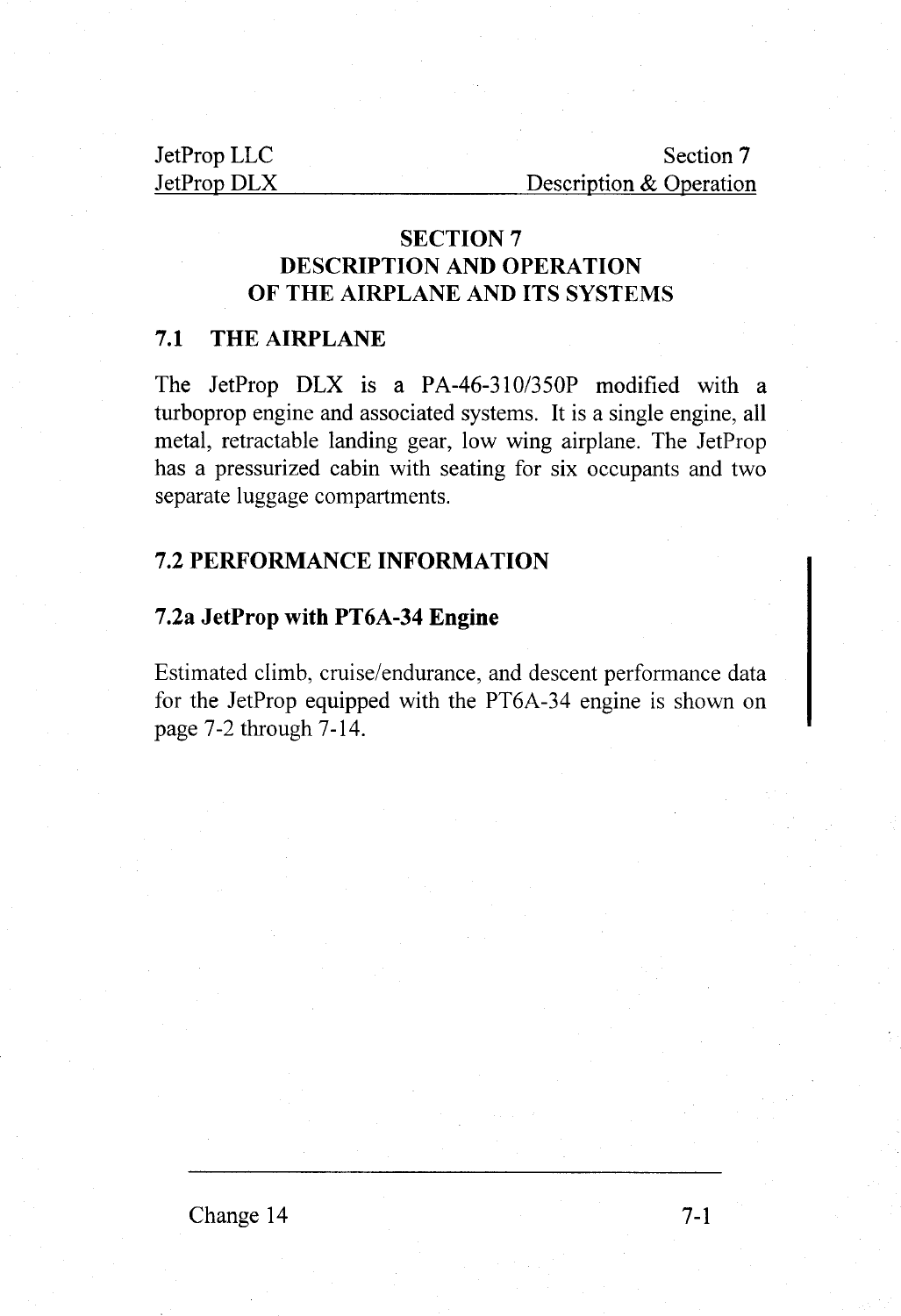

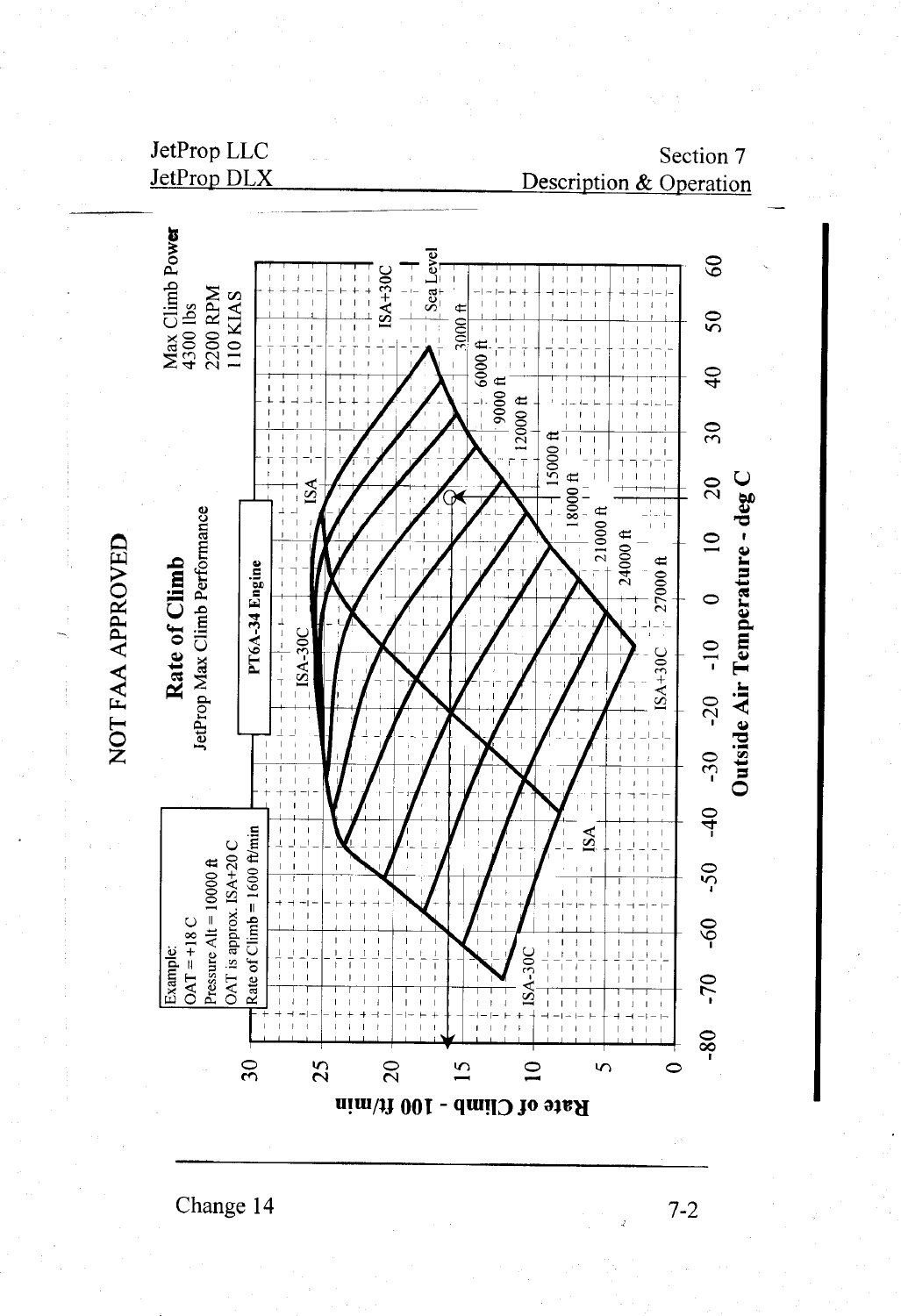



Change 14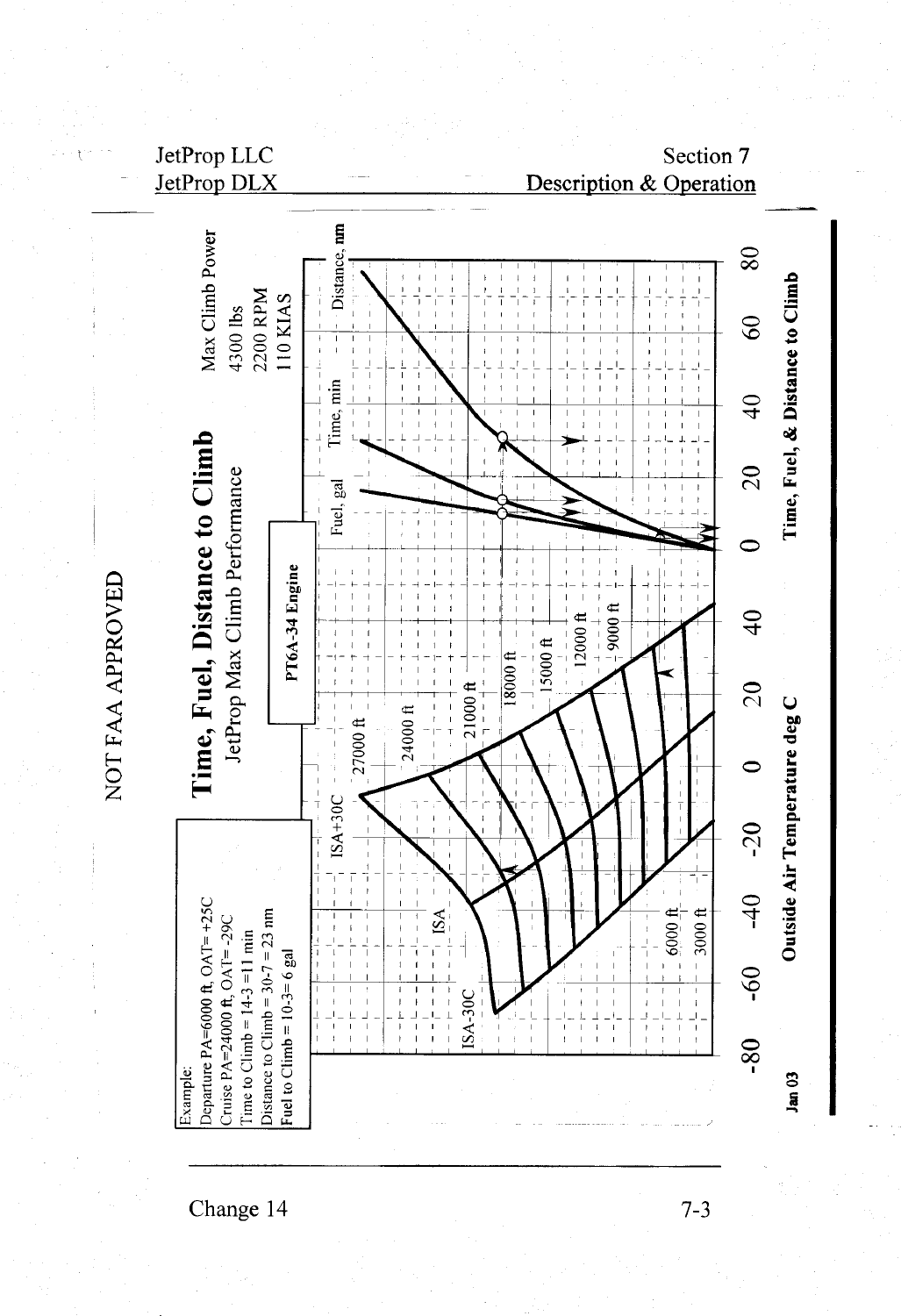Section 7 **Description & Operation** 



Change 14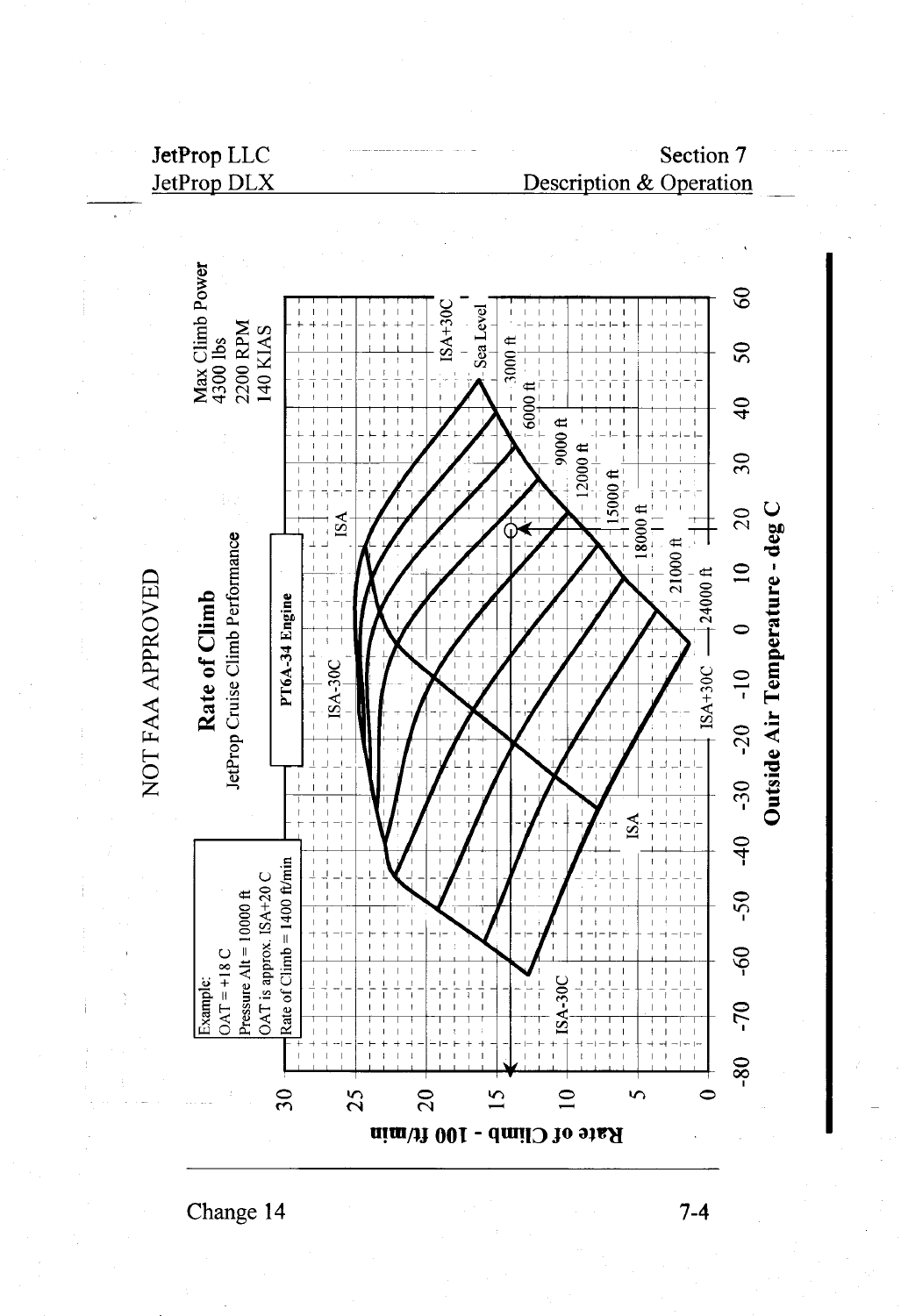Section 7 Description & Operation



NOT FAA APPROVED

Change 14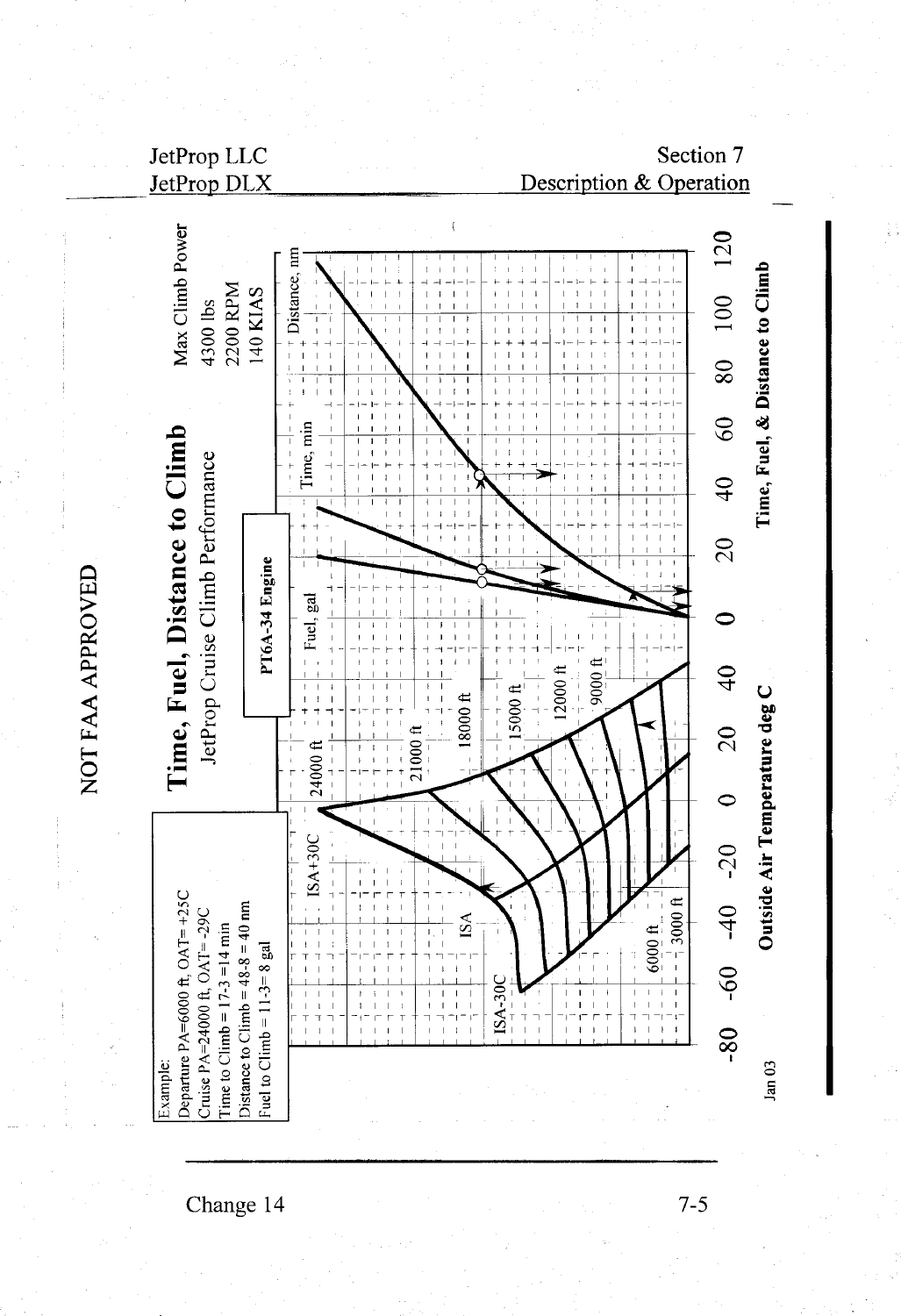Section 7 Description & Operation

### **JetProp Cruise Data**

### PT6A-34 Engine Pressure Altitude = 6000 ft

|             | Power | Torque   | $ ISA-30^{\circ}\text{C} (OAT = -27^{\circ}\text{C}) $ |             |          | ISA (OAT = $+3^{\circ}$ C) |          | $ $ ISA+30 <sup>o</sup> C (OAT = +33 <sup>o</sup> C) |  |
|-------------|-------|----------|--------------------------------------------------------|-------------|----------|----------------------------|----------|------------------------------------------------------|--|
| $N_{\tt p}$ | (SHP) | (ft-lbs) | Airspeed                                               | Fuel Flow   | Airspeed | Fuel Flow                  | Airspeed | Fuel Flow                                            |  |
|             |       |          | (KTAS)                                                 | (pph / gph) | (KTAS)   | $(\text{pph}/\text{gph})$  | (KTAS)   | (pph / gph)                                          |  |
|             | 152   | 400      | 115                                                    | 167/25      | 125      | 175/26                     | 129      | 182/27                                               |  |
|             | 190   | 500      | 139                                                    | 184/27      | 148      | 190/28                     | 152      | 199/30                                               |  |
|             | 228   | 600      | 154                                                    | 200/30      | 162      | 207/31                     | 167      | 216/32                                               |  |
| 2000        | 267   | 700      | 166                                                    | 215/32      | 174      | 223/33                     | 179      | 232/35                                               |  |
| <b>RPM</b>  | 305   | 800      | 176                                                    | 231/34      | 184      | 240/36                     | 189      | 249/37                                               |  |
|             | 343   | 900      | 185                                                    | 248/37      | 193      | 256/38                     | 199      | 266/40                                               |  |
|             | 381   | 1000     | 192                                                    | 261/39      | 200      | 270/40                     | 206      | 281/42                                               |  |
| v           | 419   | 1100     | 199                                                    | 278/41      | 208      | 288/43                     | 214      | 297/44                                               |  |
|             | 457   | 1200     | 205                                                    | 293/44      | 214      | 303/45                     | 221      | 315/47                                               |  |

- Shaded Areas are Best Range Conditions for Given Altitude & OAT (No Wind)

- \* Indicates Max Torque for the Flight Condition (Do Not Exceed 740C ITT)'

- Temperatues are True Outside Air

- True Airspeeds Above May Exceed Vmo (172 KIAS) and Are Shown for **Interpolation and Illustration Only** 

- Do Not Exceed  $V_{MO}$  (172 KIAS)



PT6A-34 Maximum Cruise Torque Setting - Pressure Altitude = 6000 ft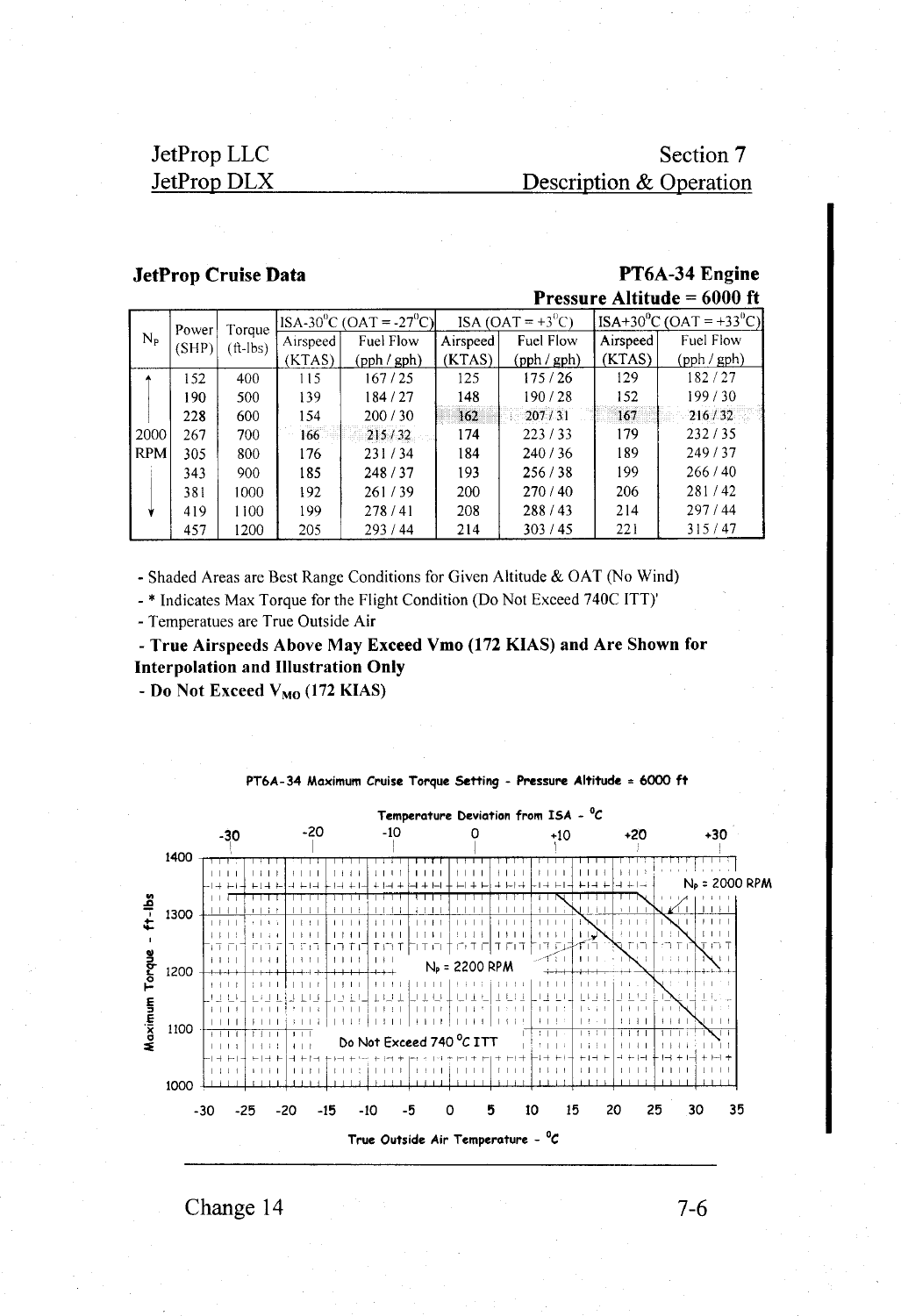## Section 7 Description & Operation

#### **JetProp Cruise Data**

PT6A-34 Engine Pressure Altitude = 9000 ft

|             | Power | Torque       | $[ISA-30^{\circ}C (OAT = -33^{\circ}C)]$ |           | $ISA (OAT = -30C)$ |                           | $[ISA+30^0C (OAT = +27^0C)]$ |             |
|-------------|-------|--------------|------------------------------------------|-----------|--------------------|---------------------------|------------------------------|-------------|
| $N_{\rm p}$ | (SHP) | $(ft - lbs)$ | Airspeed                                 | Fuel Flow | Airspeed           | Fuel Flow                 | Airspeed                     | Fuel Flow   |
|             |       |              | (KTAS)                                   | (pph/gph) | (KTAS)             | $(\text{pph}/\text{gph})$ | (KTAS)                       | (pph / gph) |
|             | 152   | 400          | 120                                      | 157/23    | 130                | 163/24                    | 133                          | 171/26      |
|             | 190   | 500          | 144                                      | 173/26    | 153                | 180/27                    | 156                          | 187/28      |
|             | 228   | 600          | 159                                      | 190/28    | 166                | 197/29                    | 172                          | 205/31      |
|             | 267   | 700          | 171                                      | 204/30    | 178                | 213/32                    | 185                          | 221/33      |
| 2000        | 305   | 800          | 182                                      | 220/33    | 189                | 228/34                    | 196                          | 238/36      |
| <b>RPM</b>  | 343   | 900          | 191                                      | 237/35    | 198                | 242/36                    | 205                          | 254/38      |
|             | 381   | 1000         | 198                                      | 251/37    | 206                | 259/39                    | 213                          | 270/40      |
|             | 419   | 1100         | 205                                      | 267/40    | 213                | 275/41                    | 221                          | 285/43      |
|             | 457   | 1200         | 212                                      | 284/42    | 221                | 293/44                    | 227                          | 302/45      |

- Shaded Areas are Best Range Conditions for Given Altitude & OAT (No Wind)

- \* Indicates Max Torque for the Flight Condition (Do Not Exceed 740C ITT)'

- Temperatues are True Outside Air

- True Airspeeds Above May Exceed Vmo (172 KIAS) and Are Shown for **Interpolation and Illustration Only** 

- Do Not Exceed V<sub>MO</sub> (172 KIAS)



PT6A-34 Maximum Cruise Torque Setting - Pressure Altitude = 9000 ft

Change 14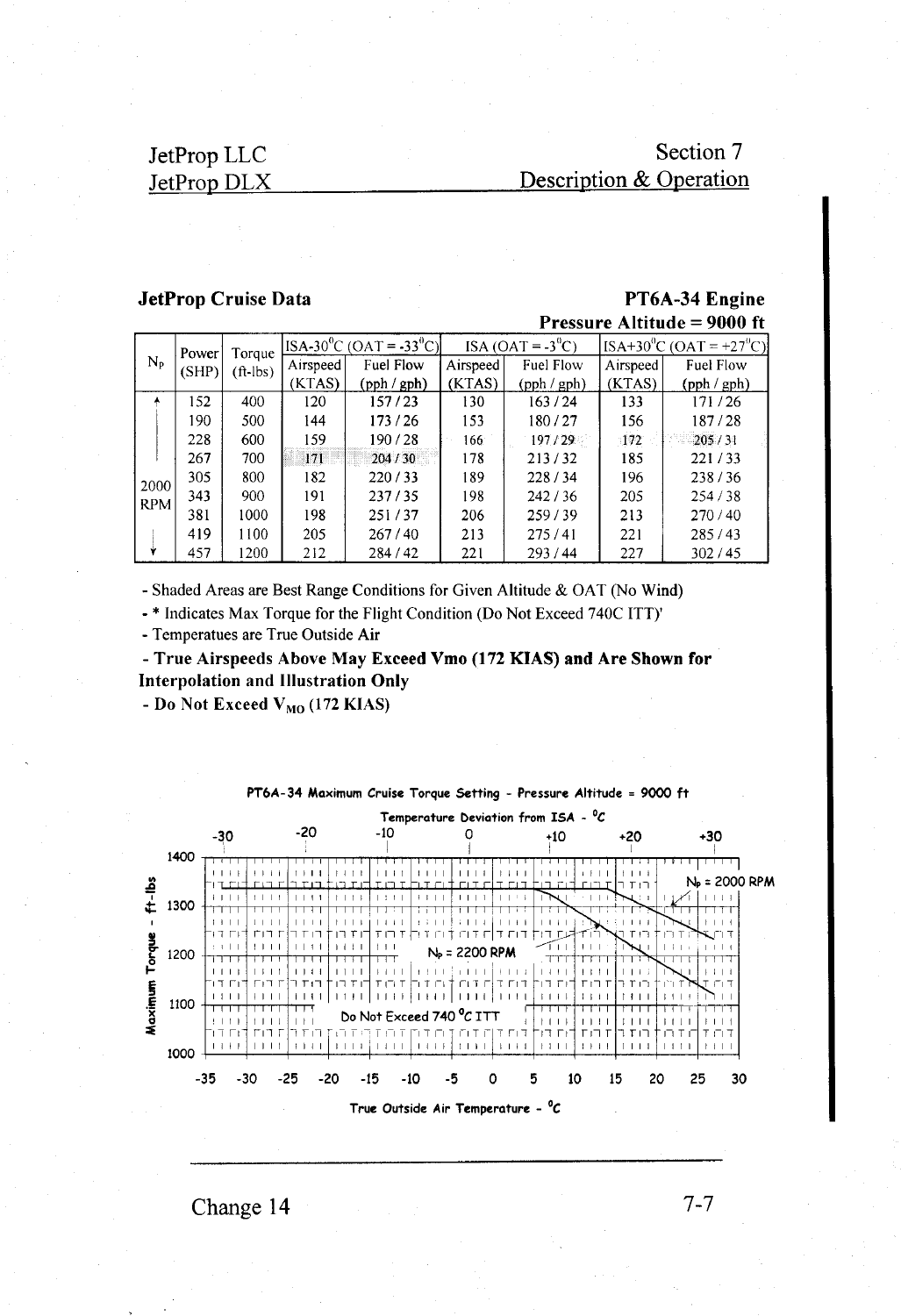# Section 7 Description & Operation

#### **JetProp Cruise Data**

#### PT6A-34 Engine **Pressure Altitude = 12000 ft**

|            |       |          | $ ISA-30^0C(OAT = -39^0C) $ |             |          | ISA (OAT = $-9^0C$ ) |          | $ SA+30^0C(OAT=+21^0C) $ |  |
|------------|-------|----------|-----------------------------|-------------|----------|----------------------|----------|--------------------------|--|
| N,         | Power | Torque   | Airspeed                    | Fuel Flow   | Airspeed | Fuel Flow            | Airspeed | Fuel Flow                |  |
|            | (SHP) | (ft-lbs) | (KTAS)                      | (pph / gph) | (KTAS)   | (pph / gph)          | (KTAS)   | (pph / gph)              |  |
|            | 152   | 400      | 126                         | 149/22      | 134      | 154/23               | 138      | 161/24                   |  |
|            | 190   | 500      | 149                         | 164/24      | 157      | 170/25               | 161      | 178/27                   |  |
|            | 228   | 600      | 164                         | 180/27      | 172.     | 187/28               | 177      | 195/29                   |  |
|            | 267   | 700      | 177                         | 194/29      | 184      | 203/30               | 191      | 211/31                   |  |
|            | 305   | 800      | 188                         | 210/31      | 195      | 217/32               | 202      | 227/34                   |  |
| 2000       | 343   | 900      | 197                         | 227/34      | 204      | 233/35               | 212      | 244/36                   |  |
| <b>RPM</b> | 381   | 1000     | 204                         | 241/36      | 213      | 248/37               | 220      | 260/39                   |  |
|            | 419   | 1100     | 212                         | 256/38      | 221      | 266/40               | 227      | 275/41                   |  |
|            | 457   | 1200     | 218                         | 274/41      | 228      | 285/43               |          |                          |  |

- Shaded Areas are Best Range Conditions for Given Altitude & OAT (No Wind)

- \* Indicates Max Torque for the Flight Condition (Do Not Exceed 740C ITT)'

- Temperatues are True Outside Air

- True Airspeeds Above May Exceed Vmo (172 KIAS) and Are Shown for **Interpolation and Illustration Only** 

- Do Not Exceed V<sub>MO</sub> (172 KIAS)



PT6A-34 Maximum Cruise Torque Setting - Pressure Altitude = 12000 ft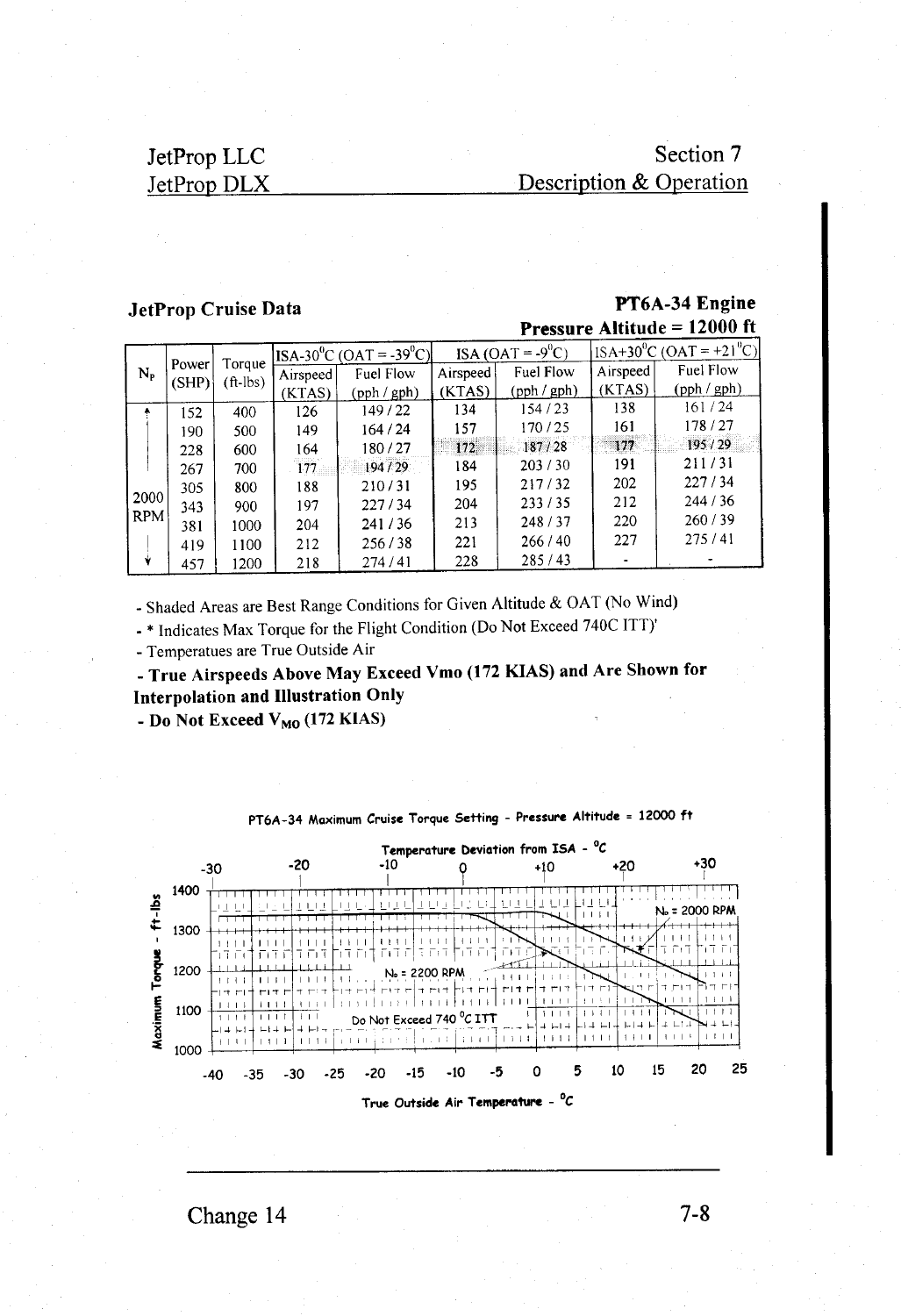# Section 7 Description & Operation

#### **JetProp Cruise Data**

### PT6A-34 Engine Pressure Altitude = 15000 ft

|            |       | Torque   | $ $ ISA-30 <sup>°</sup> C (OAT = -45 <sup>°</sup> C) |                           | $ISA (OAT = -15^0C)$ |           | $ $ ISA+30 <sup>0</sup> C (OAT = +15 <sup>0</sup> C) |                           |
|------------|-------|----------|------------------------------------------------------|---------------------------|----------------------|-----------|------------------------------------------------------|---------------------------|
| Np.        | Power | (ft-lbs) | Airspeed                                             | Fuel Flow                 | Airspeed             | Fuel Flow | Airspeed                                             | Fuel Flow                 |
|            | (SHP) |          | (KTAS)                                               | $(\text{pph}/\text{gph})$ | (KTAS)               | (pph/gph) | (KTAS)                                               | $(\text{pph}/\text{gph})$ |
|            | 152   | 400      | 132                                                  | 141 / 21                  | 138                  | 147/22    | 142                                                  | 153/23                    |
|            | 190.  | 500      | 155                                                  | 156/23                    | 162                  | 162/24    | 166                                                  | 169 / 25                  |
|            | 228   | 600      | 171                                                  | 171/26                    | 177                  | 178/27    | 183                                                  | 185/28                    |
|            | 267   | 700      | 183                                                  | 187/28                    | 190                  | 192/29    | 197                                                  | 201/30                    |
|            | 305   | 800      | 194                                                  | 201/30                    | 202                  | 208/31    | 208                                                  | 217/32                    |
| 2000       | 343   | 900      | 203                                                  | 218/33                    | 212                  | 223/33    | 218                                                  | 234/35                    |
| <b>RPM</b> | 381   | 1000     | 211                                                  | 232/35                    | 220                  | 240/36    | 227                                                  | 251/37                    |
|            | 419   | 1100     | 218                                                  | 249/37                    | 228                  | 259/39    |                                                      |                           |
|            | 457   | 1200     | 225                                                  | 267/40                    | 235                  | 277/41    |                                                      |                           |

- Shaded Areas are Best Range Conditions for Given Altitude & OAT (No Wind)

-\* Indicates Max Torque for the Flight Condition (Do Not Exceed 740C ITT)'

- Temperatues are True Outside Air

- True Airspeeds Above May Exceed Vmo (172 KIAS) and Are Shown for **Interpolation and Illustration Only** 

- Do Not Exceed V<sub>MO</sub> (172 KIAS)



PT6A-34 Maximum Cruise Torque Setting - Pressure Altitude = 15000 ft

Change 14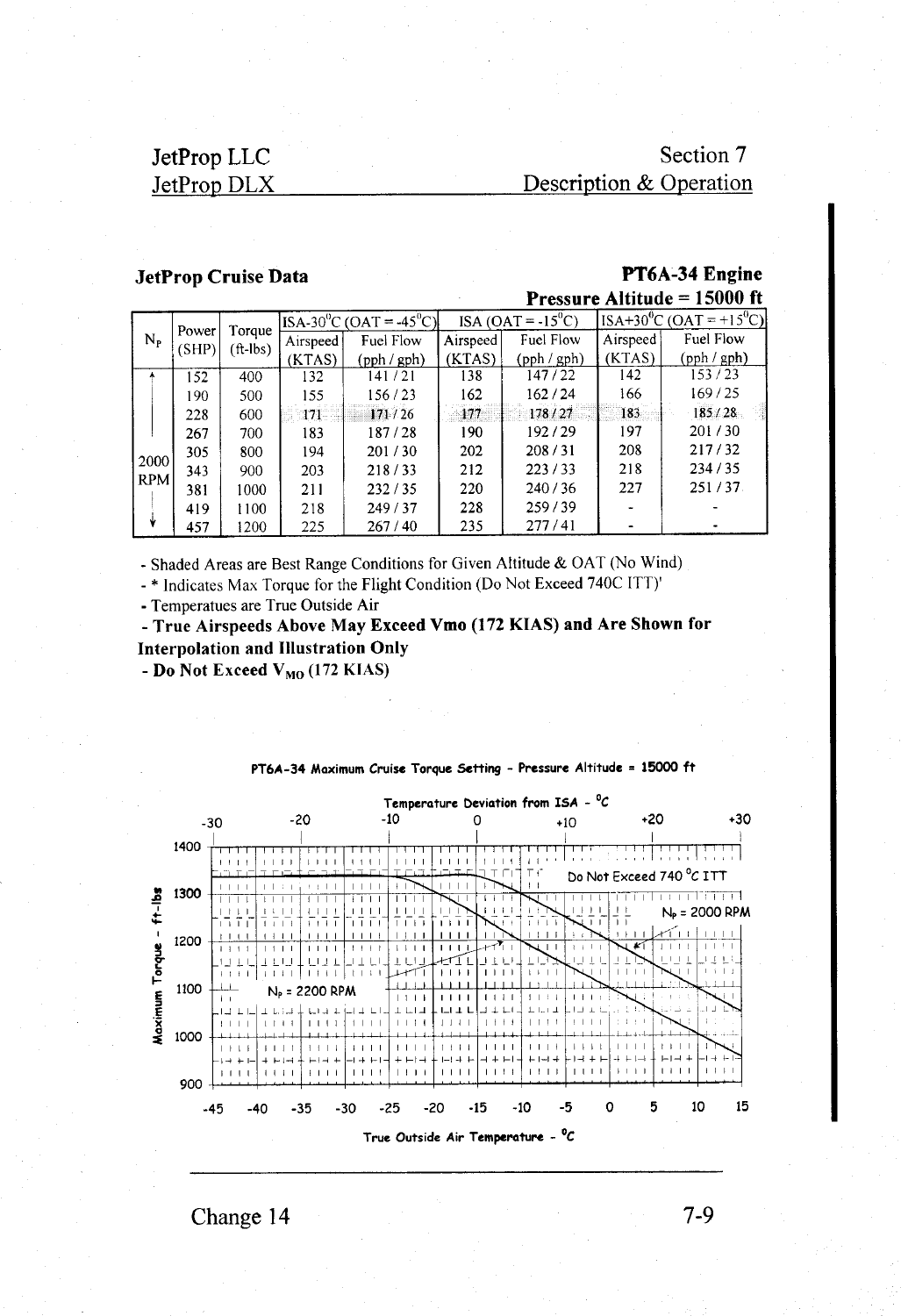Section 7 Description & Operation

### **JetProp Cruise Data**

#### PT6A-34 Engine Pressure Altitude = 18000 ft

|                    | Power | Torque     |                    | $ $ ISA-30 <sup>o</sup> C (OAT = -51 <sup>o</sup> C) |          | $ISA (OAT = -210C)$ |          | ISA+30 <sup>°</sup> C (OAT = +9 <sup>°</sup> C) |
|--------------------|-------|------------|--------------------|------------------------------------------------------|----------|---------------------|----------|-------------------------------------------------|
| $N_{\rm P}$        | (SHP) | $(ft-lbs)$ | Airspeed           | Fuel Flow                                            | Airspeed | Fuel Flow           | Airspeed | Fuel Flow                                       |
|                    |       |            | (KTAS)             | (pph / gph)                                          | (KTAS)   | (pph/gph)           | (KTAS)   | (pph / gph)                                     |
| ۸                  | 152   | 400        | 140                | 133/20                                               | 145      | 140/21              | 148      | 144/21                                          |
|                    | 190   | 500        | 163                | 148/22                                               | 168      | 154 / 23            | 174      | 161 / 24                                        |
|                    | 228   | 600        | 179.               | 163/24                                               | 186      | 170/25              | 193      | 177/26                                          |
|                    | 267   | 700        | 192                | 179/27                                               | 199      | 184/27              | 206      | 193/29                                          |
|                    | 305   | 800        | 202                | 193/29                                               | 211      | 201/30              | 218      | 208/31                                          |
| 2000<br><b>RPM</b> | 343   | 900        | 212                | 211/31                                               | 221      | 217/32              | 228      | 224/33                                          |
|                    | 381   | 1000       | 220                | 226/34                                               | 229      | 235/35              |          |                                                 |
|                    | 419   | 1100       | 228                | 243/36                                               | 238      | 255/38              |          |                                                 |
|                    | 457   | 1200       | 235                | 264/39                                               | 245      | 275/41              |          |                                                 |
|                    | 495   | 1300       | 242                | 286/43                                               |          |                     |          |                                                 |
|                    | 368   | $966*$     |                    |                                                      |          |                     | 237      | 237/35                                          |
|                    | 475   | 1247*      |                    |                                                      | 248      | 285/43              |          |                                                 |
|                    | 509   |            | 1337*+ 244         | 295/44                                               |          |                     |          |                                                 |
| 2200               | 368   | $879*$     |                    |                                                      |          |                     | 237      | 237/35                                          |
|                    | 490   | $1170*$    |                    |                                                      | 252      | 282/42              |          |                                                 |
| <b>RPM</b>         | 560   |            | $1337 \cdot + 252$ | 311/46                                               |          |                     |          |                                                 |

- Shaded Areas are Best Range Conditions for Given Altitude & OAT (No Wind)

- \* Indicates Max Torque for the Flight Condition (Do Not Exceed 740C ITT)'

- Temperatues are True Outside Air

- True Airspeeds Above May Exceed Vmo (172 KIAS) and Are Shown for **Interpolation and Illustration Only** 

- Do Not Exceed  $V_{MO}$  (172 KIAS)

PT6A-34 Maximum Cruise Torque Setting - Pressure Altitude = 18000 ft

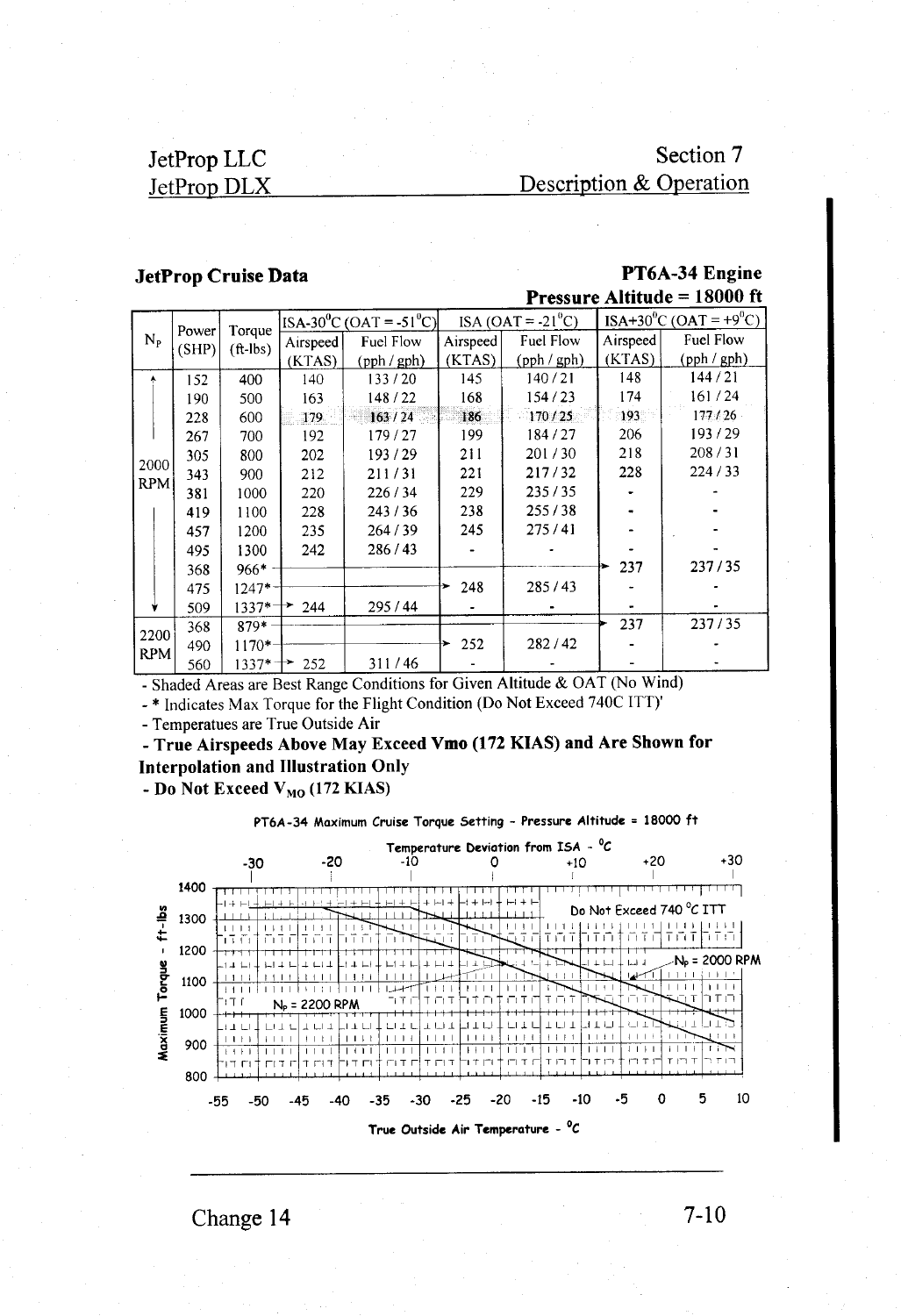Section 7 Description & Operation

#### JetProp Cruise Data

#### PT6A-34 Engine Pressure Altitude = 21000 ft

|             |                |                      |             | $ISA-30^0C$ (OAT = -57 <sup>0</sup> C) |          | $ISA (OAT = -27^0C)$      |          | $ISA+30^{\circ}C$ (OAT = +3 <sup>o</sup> C) |
|-------------|----------------|----------------------|-------------|----------------------------------------|----------|---------------------------|----------|---------------------------------------------|
| $N_{\rm p}$ | Power<br>(SHP) | Torque<br>$(ft-lbs)$ | Airspeed    | Fuel Flow                              | Airspeed | <b>Fuel Flow</b>          | Airspeed | Fuel Flow                                   |
|             |                |                      | (KTAS)      | (pph/gph)                              | (KTAS)   | $(\text{pph}/\text{gph})$ | (KTAS)   | $(\text{pph}/\text{gph})$                   |
|             | 152            | 400                  | 153         | 126/19                                 | 159      | 132/20                    | 162      | 137/20                                      |
|             | 190            | 500                  | 177         | 141/21                                 | 183      | 147/22                    | 189      | 153/23                                      |
|             | 228            | 600                  | 193         | 155/23                                 | 201      | 162/24                    | 208      | 169/25                                      |
|             | 267            | 700                  | 207         | 171/26                                 | 216      | 178/27                    | 223      | 185/28                                      |
|             | 305            | 800                  | 218         | 186/28                                 | 228      | 194/29                    | 235      | 202/30                                      |
| 2000        | 343            | 900                  | 228         | 205/31                                 | 238      | 211/31                    |          |                                             |
| <b>RPM</b>  | 381            | 1000                 | 237         | 223/33                                 | 248      | 230/34                    |          |                                             |
|             | 419            | 1100                 | 245         | 241/36                                 | 256      | 250/37                    |          |                                             |
|             | 457            | 1200                 | 253         | 264/39                                 |          |                           |          |                                             |
|             | 495            | 1300                 | 261         | 286/43                                 |          |                           |          |                                             |
|             | 333            | 875*                 |             |                                        |          |                           | 243      | 215/32                                      |
|             | 428            | $1124*$              |             |                                        | 258      | 257/38                    |          |                                             |
|             | 509            | $1337 \cdot 7$       | 263         | 292/44                                 |          |                           |          |                                             |
|             | 338            | 807*                 |             |                                        |          |                           | 246      | 215/32                                      |
| 2200        | 445            | $1062*$              |             |                                        | 262      | 257/38                    |          |                                             |
| <b>RPM</b>  | 540            |                      | 1289*十* 269 | 300/45                                 |          |                           |          |                                             |

- Shaded Areas are Best Range Conditions for Given Altitude & OAT (No Wind)

- \* Indicates Max Torque for the Flight Condition (Do Not Exceed 740C ITT)'

- Temperatues are True Outside Air

- True Airspeeds Above May Exceed Vmo (172 KIAS) and Are Shown for **Interpolation and Illustration Only** 

- Do Not Exceed  $V_{MO}$  (172 KIAS)





Change 14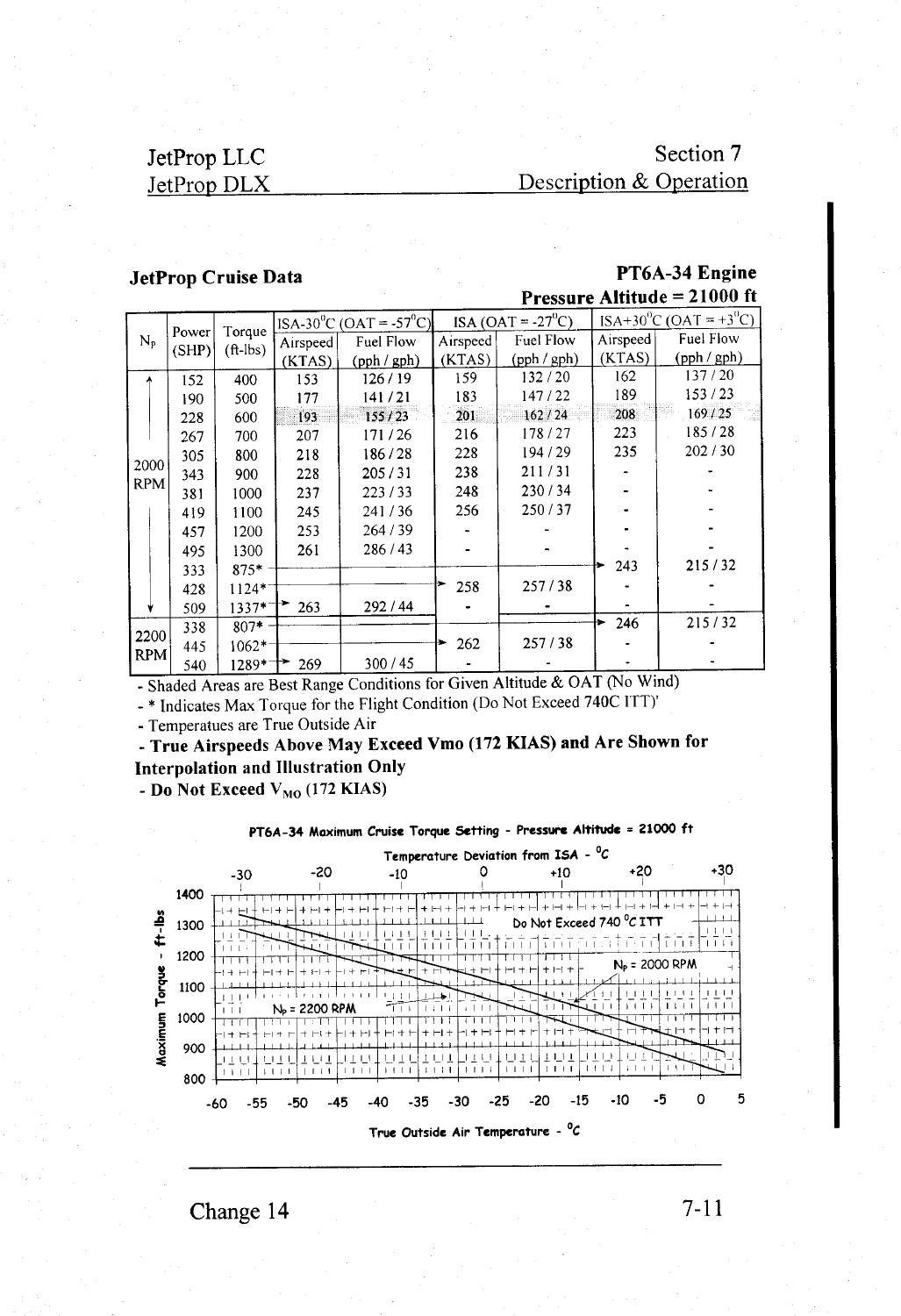# Section 7 Description & Operation

#### **JetProp Cruise Data**

### PT6A-34 Engine Pressure Altitude = 24000 ft

|             |       | Torque     |          | $ $ ISA-30 <sup>0</sup> C (OAT = -63 <sup>0</sup> C) | ISA (OAT = $-33^{\circ}$ C) |             | $ISA+30^0C$ (OAT = -3 <sup>0</sup> C) |             |
|-------------|-------|------------|----------|------------------------------------------------------|-----------------------------|-------------|---------------------------------------|-------------|
| $N_{\tt P}$ | Power |            | Airspeed | Fuel Flow                                            | Airspeed                    | Fuel Flow   | Airspeed                              | Fuel Flow   |
|             | (SHP) | $(ft-lbs)$ | (KTAS)   | $(\text{pph}/\text{gph})$                            | (KTAS)                      | (pph / gph) | (KTAS)                                | (pph / gph) |
|             | 152   | 400        | 157      | 120/18                                               | 161                         | 125/19      | 162                                   | 131/20      |
|             | 190   | 500        | 183      | 135/20                                               | 189                         | 140/21      | 195                                   | 147/22      |
|             | 228   | 600        | 200      | 149/22                                               | 208                         | 155/23      | 214                                   | 163/24      |
|             | 267   | 700        | 214      | 166/25                                               | 223                         | 173/26      | 229                                   | 178/27      |
|             | 305   | 800        | 225      | 183/27                                               | 235                         | 191/29      |                                       |             |
| 2000        | 343   | 900        | 236      | 202/30                                               | 246                         | 210/31      |                                       |             |
| <b>RPM</b>  | 381   | 1000       | 245      | 221/33                                               | 255                         | 230/34      |                                       |             |
|             | 419   | 1100       | 253      | 242/36                                               |                             |             |                                       |             |
|             | 299   | 785*       |          |                                                      |                             |             | 242                                   | 193/29      |
|             | 385   | $1010*$    |          |                                                      | 257                         | 234/35      |                                       |             |
| v           | 457   | $1200*+$   | 262      | 264/39                                               |                             |             |                                       |             |
|             | 301   | $719*$     |          |                                                      |                             |             | 243                                   | 193/29      |
| 2200        | 398   | $950*$     |          |                                                      | 260                         | 234/35      |                                       |             |
| <b>RPM</b>  | 480   | $1146*+$   | 267      | 268/40                                               |                             |             |                                       |             |

- Shaded Areas are Best Range Conditions for Given Altitude & OAT (No Wind)

- \* Indicates Max Torque for the Flight Condition (Do Not Exceed 740C ITT)'

- Temperatues are True Outside Air

- True Airspeeds Above May Exceed Vmo (172 KIAS) and Are Shown for **Interpolation and Illustration Only** 

- Do Not Exceed V<sub>MO</sub> (172 KIAS)

PT6A-34 Maximum Cruise Torque Setting - Pressure Altitude = 24000 ft

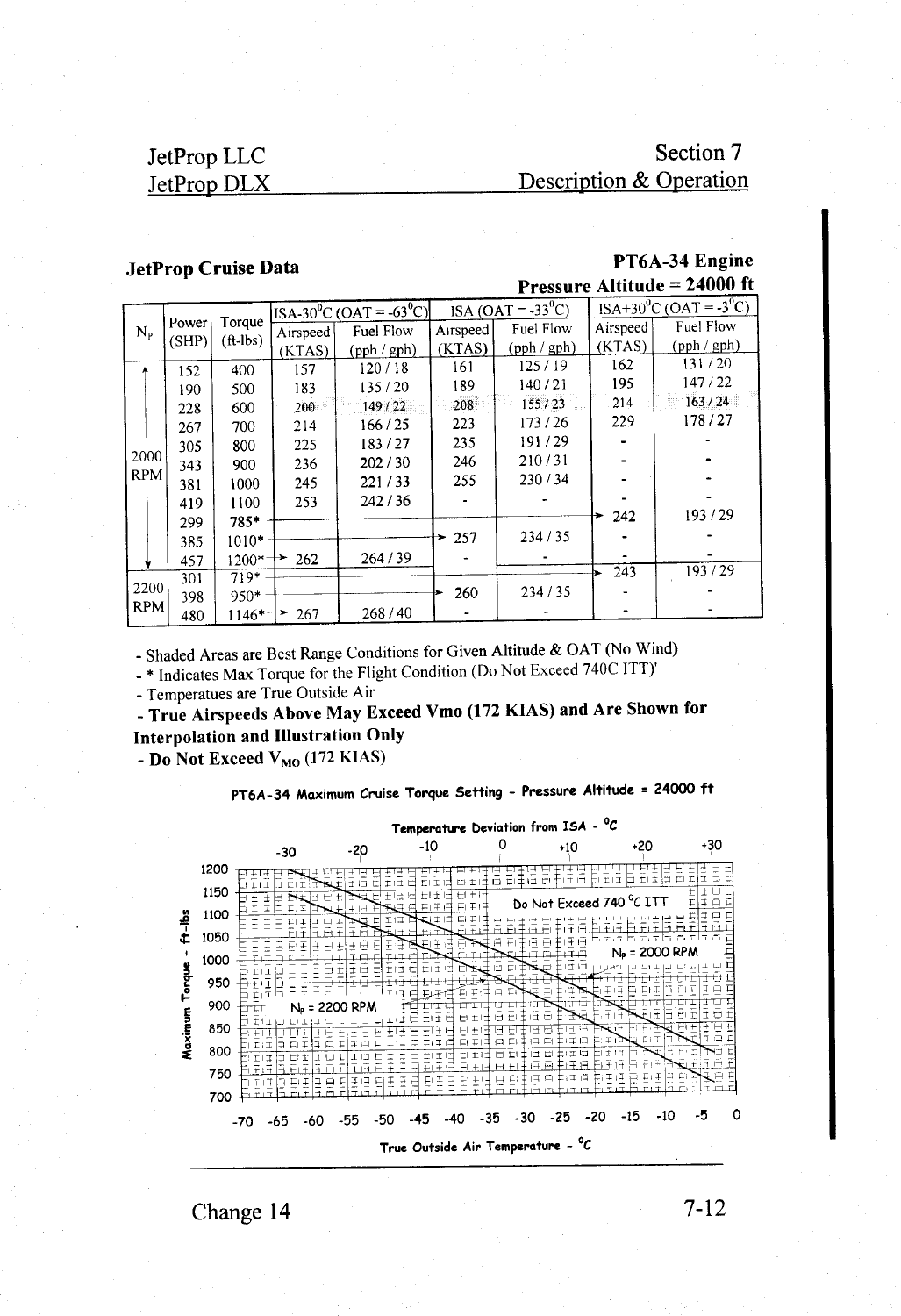# Section 7 Description & Operation

#### **JetProp Cruise Data**

PT6A-34 Engine Pressure Altitude = 27000 ft

| $N_{\rm P}$ | Power<br>(SHP) | Torque<br>$(ft-lbs)$ | $ISA-30^{\circ}C$ (OAT = -69 <sup>o</sup> C) |             |          | $ISA (OAT = -39^{\circ}C)$ |          | $ISA+30^{\circ}C$ (OAT = -9 <sup>o</sup> C) |  |
|-------------|----------------|----------------------|----------------------------------------------|-------------|----------|----------------------------|----------|---------------------------------------------|--|
|             |                |                      | Airspeed                                     | Fuel Flow   | Airspeed | Fuel Flow                  | Airspeed | Fuel Flow                                   |  |
|             |                |                      | (KTAS)                                       | (pph / gph) | (KTAS)   | (pph / gph)                | (KTAS)   | (pph / gph)                                 |  |
|             | 152            | 400                  | 160                                          | 115/17      | 162      | 120/18                     | 160      | 125/19                                      |  |
|             | 190            | 500                  | 187                                          | 129/19      | 194      | 134/20                     | 198      | 140/21                                      |  |
|             | 228            | 600                  | 206                                          | 144/21      | 214      | 150/22                     | 220      | 157/23                                      |  |
|             | 267            | 700                  | 220                                          | 161/24      | 229      | 171/26                     |          |                                             |  |
| 2000        | 305            | 800                  | 232                                          | 179/27      | 242      | 190/28                     |          |                                             |  |
| <b>RPM</b>  | 343            | 900                  | 243                                          | 200/30      | 253      | 207/31                     |          |                                             |  |
|             | 381            | 1000                 | 253                                          | 221/33      |          |                            |          |                                             |  |
|             | 263            | 690*                 |                                              |             |          |                            | 236      | 173/26                                      |  |
|             | 343            | 900*                 |                                              |             | 253      | 207/31                     |          |                                             |  |
|             | 402            | 1055*                | 258<br>⊣→                                    | 232/35      |          |                            |          |                                             |  |
| 2200        | 265            | $633*$               |                                              |             |          |                            | 237      | 169/25                                      |  |
| <b>RPM</b>  | 355            | $847*$               |                                              |             | 256      | 207/31                     |          |                                             |  |
|             | 420            | $1003* +$            | 264                                          | 235/35      |          |                            |          |                                             |  |

- Shaded Areas are Best Range Conditions for Given Altitude & OAT (No Wind)

- \* Indicates Max Torque for the Flight Condition (Do Not Exceed 740C ITT)'

- Temperatues are True Outside Air

- True Airspeeds Above May Exceed Vmo (172 KIAS) and Are Shown for **Interpolation and Illustration Only** 

- Do Not Exceed  $V_{MO}$  (172 KIAS)